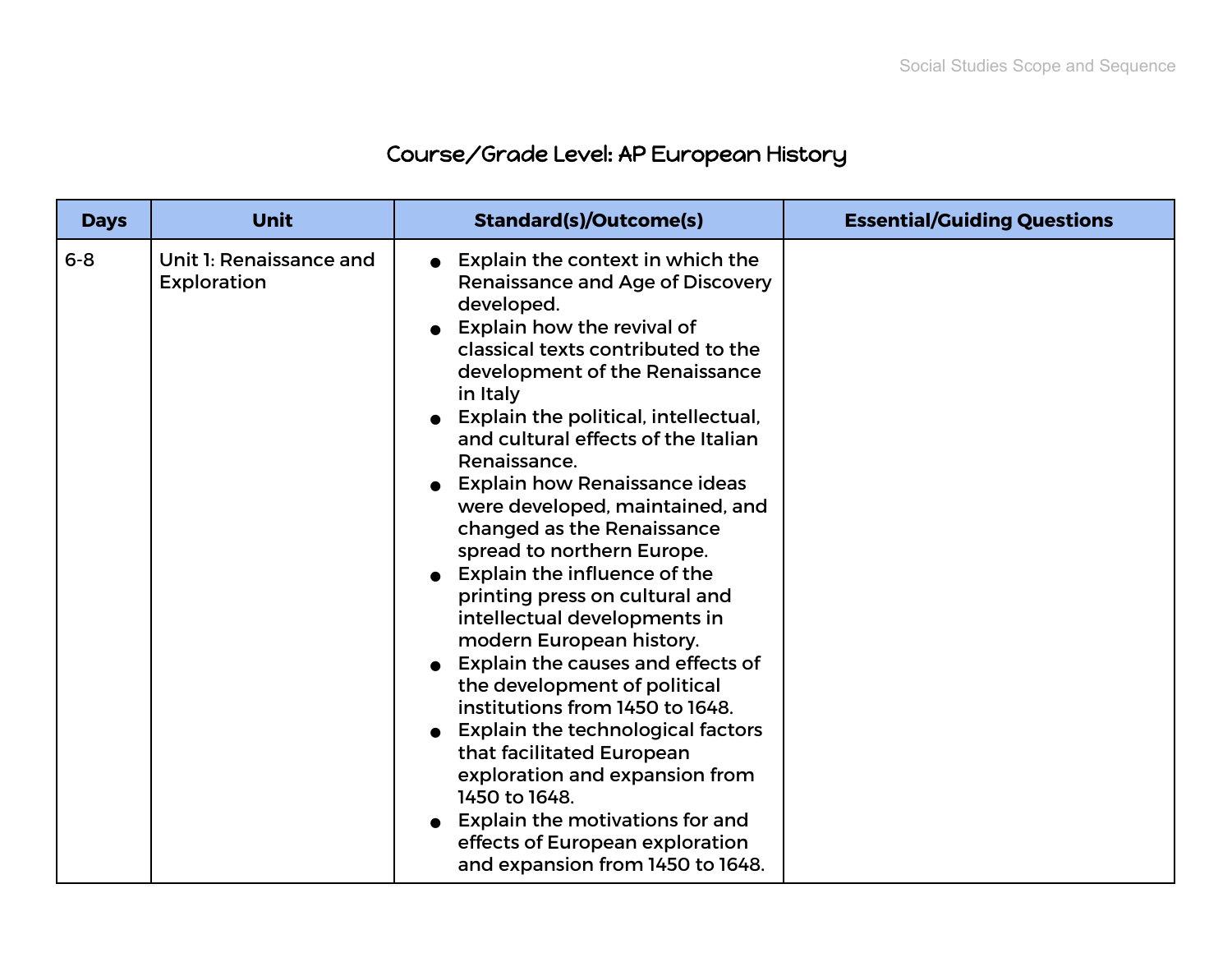|         |                               | • Explain how and why trading<br>networks and colonial expansion<br>affected relations between and<br>among European states.<br>Explain the economic impact of<br>European colonial expansion and<br>development of trade networks.<br><b>Explain the social and cultural</b><br>impact of European colonial<br>expansion and development of<br>trade networks.<br>Explain the causes for and the<br>development of the slave trade.<br><b>Explain European commercial</b><br>and agricultural developments<br>and their economic effects from<br>1450 to 1648.<br><b>Explain European commercial</b><br>and agricultural developments<br>and their social effects from 1450<br>to 1648.<br><b>Explain the causes and</b><br>consequences of the Renaissance<br>and Age of Discovery. |  |
|---------|-------------------------------|---------------------------------------------------------------------------------------------------------------------------------------------------------------------------------------------------------------------------------------------------------------------------------------------------------------------------------------------------------------------------------------------------------------------------------------------------------------------------------------------------------------------------------------------------------------------------------------------------------------------------------------------------------------------------------------------------------------------------------------------------------------------------------------|--|
| $6 - 8$ | Unit 2: Age of<br>Reformation | Explain the context in which the<br>religious, political, and cultural<br>developments of the 16th and<br>17th centuries took place.<br><b>Explain how and why religious</b><br>belief and practices changed<br>from 1450 to 1648.<br>Explain how and why religious<br>belief and practices changed<br>from 1450 to 1648.                                                                                                                                                                                                                                                                                                                                                                                                                                                             |  |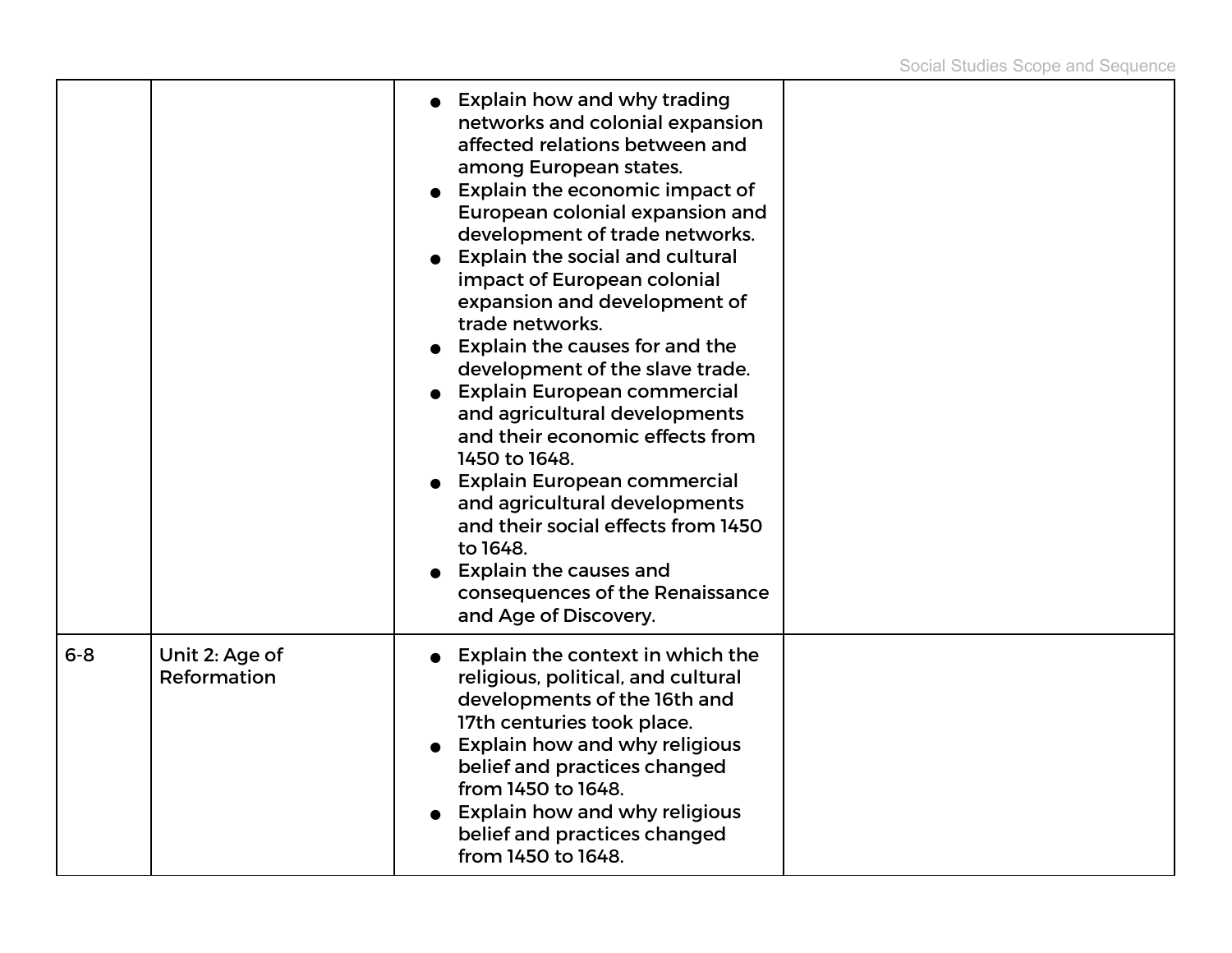|         |                                             | • Explain how matters of religion<br>influenced and were influenced<br>by political factors from 1450 to<br>1648.<br><b>Explain the continuities and</b><br>changes in the role of the Catholic<br>Church from 1450 to 1648.<br><b>Explain how economic and</b><br>intellectual developments from<br>1450 to 1648 affected social norms<br>and hierarchies.<br><b>Explain how and why artistic</b><br>expression changed from 1450 to<br>1648.<br><b>Explain how the religious,</b><br>political, and cultural<br>developments of the 16th and<br>17th centuries affected European<br>society from 1450 to 1648. |  |
|---------|---------------------------------------------|------------------------------------------------------------------------------------------------------------------------------------------------------------------------------------------------------------------------------------------------------------------------------------------------------------------------------------------------------------------------------------------------------------------------------------------------------------------------------------------------------------------------------------------------------------------------------------------------------------------|--|
| $6 - 8$ | Unit 3: Absolutism and<br>Constitutionalism | <b>Explain the context in which</b><br>different forms of political power<br>developed from 1648 to 1815.<br><b>Explain the causes and</b><br>consequences of the English Civil<br>War.<br><b>Explain the continuities and</b><br>changes in commercial and<br>economic developments from<br>1648 to 1815.<br><b>Explain the continuities and</b><br>changes in commercial and<br>economic developments from<br>1648 to 1815.<br><b>Explain the factors that</b>                                                                                                                                                 |  |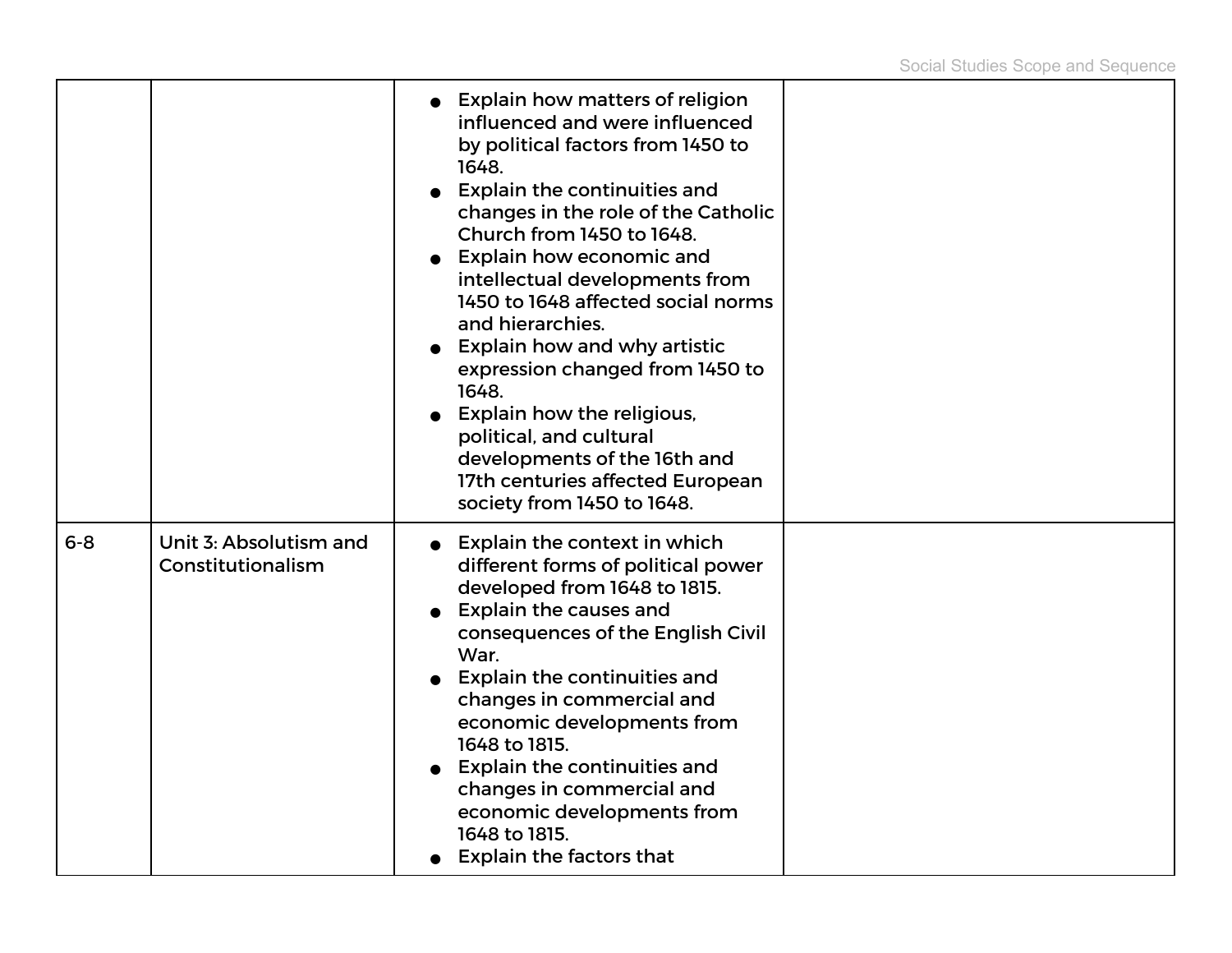|         |                                                                            | contributed to the development<br>of the Dutch Republic.<br><b>Explain how European states</b><br>attempted to establish and<br>maintain a balance of power on<br>the continent throughout the<br>period from 1648 to 1815.<br>Explain how advances in<br>technology contributed to a<br>developing balance of power on<br>the continent throughout the<br>period from 1648 to 1815.<br>Explain how absolutist forms of<br>rule affected social and political<br>development from 1648 to 1815.<br>Compare the different forms of<br>political power that developed in<br>Europe from 1648 to 1815. |  |
|---------|----------------------------------------------------------------------------|-----------------------------------------------------------------------------------------------------------------------------------------------------------------------------------------------------------------------------------------------------------------------------------------------------------------------------------------------------------------------------------------------------------------------------------------------------------------------------------------------------------------------------------------------------------------------------------------------------|--|
| $6 - 8$ | Unit 4: Scientific,<br>Philosophical, and<br><b>Political Developments</b> | Explain the context in which the<br>Scientific Revolution and<br>Enlightenment developed in<br>Europe.<br>Explain how understanding of the<br>natural world developed and<br>changed during the Scientific<br><b>Revolution and Enlightenment.</b><br><b>Explain the causes and</b><br>consequences of Enlightenment<br>thought on European society<br>from 1648 to 1815.<br>Explain the influence of<br>Enlightenment thought on<br>European intellectual<br>development from 1648 to 1815.                                                                                                        |  |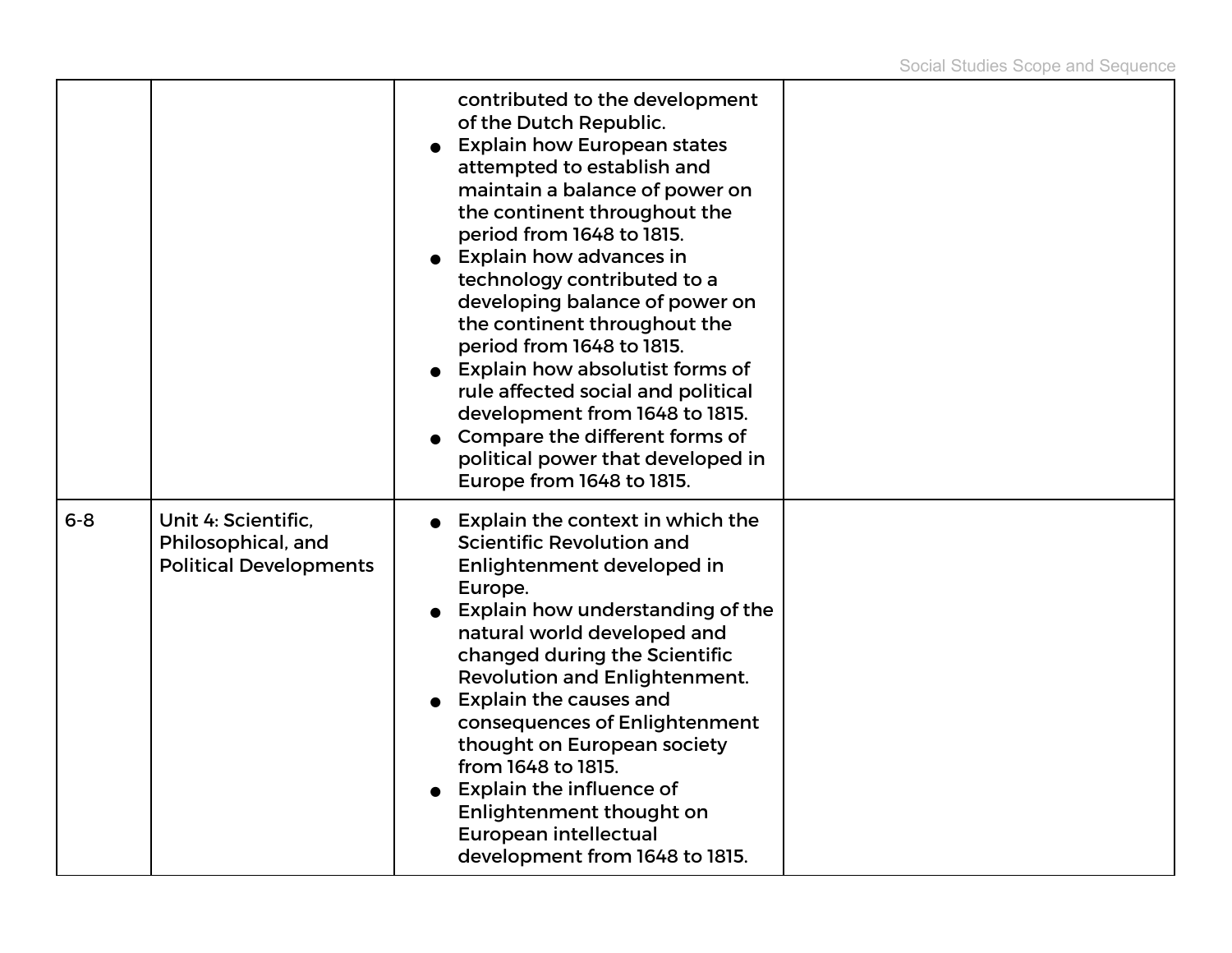|         |                                                                       | <b>Explain the factors contributing</b><br>to and the consequences of<br>demographic changes from 1648<br>to 1815.<br><b>Explain how European cultural</b><br>$\bullet$<br>and intellectual life was<br>maintained and changed<br>throughout the period from 1648<br>to 1815.<br>Explain how different forms of<br>political power were influenced<br>by Enlightenment thought from<br>1648 to 1815.<br>Explain how and why political<br>and religious developments<br>challenged or reinforced the idea<br>of a unified Europe from 1648 to<br>1815.<br>Explain how and why the<br>Scientific Revolution and<br>Enlightenment challenged the<br>existing European order and<br>understanding of the world. |  |
|---------|-----------------------------------------------------------------------|-------------------------------------------------------------------------------------------------------------------------------------------------------------------------------------------------------------------------------------------------------------------------------------------------------------------------------------------------------------------------------------------------------------------------------------------------------------------------------------------------------------------------------------------------------------------------------------------------------------------------------------------------------------------------------------------------------------|--|
| $6 - 8$ | Unit 5: Conflict, Crisis,<br>and Reaction in the Late<br>18th Century | Explain the context in which the<br><b>European states experienced</b><br>crisis and conflict from 1648 to<br>1815.<br><b>Explain the causes and</b><br>consequences of European<br>maritime competition from 1648<br>to 1815.<br>Explain the economic and<br>political consequences of the<br>rivalry between Britain and                                                                                                                                                                                                                                                                                                                                                                                  |  |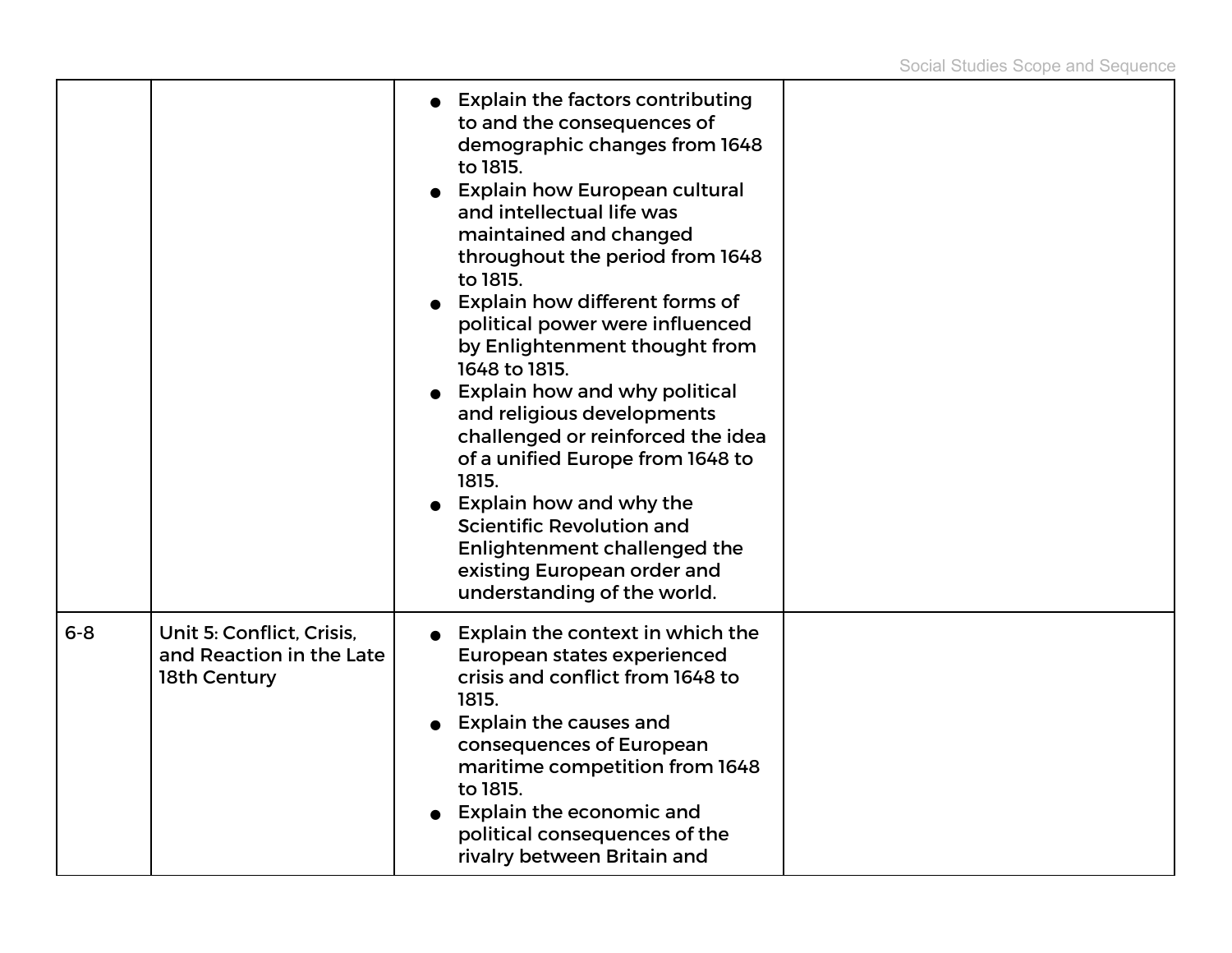|         |                                              | France from 1648 to 1815.<br>Explain the causes, events, and<br>consequences of the French<br>Revolution.<br>Explain how the events and<br>developments of the French<br><b>Revolution influenced political</b><br>and social ideas from 1648 to 1815.<br><b>Explain the effects of Napoleon's</b><br>rule on European social,<br>economic, and political life.<br><b>Explain the nationalist responses</b><br>to Napoleon's rule in Europe.<br>Explain how states responded to<br>Napoleonic rule in Europe and<br>the consequences of the<br>response.<br><b>Explain how and why the</b><br><b>Romantic Movement and</b><br>religious revival challenged<br>Enlightenment thought from 1648<br>to 1815.<br><b>Explain how the developments</b><br>and challenges to the political<br>order resulted in change in the<br>period from 1648 to 1815. |  |
|---------|----------------------------------------------|-----------------------------------------------------------------------------------------------------------------------------------------------------------------------------------------------------------------------------------------------------------------------------------------------------------------------------------------------------------------------------------------------------------------------------------------------------------------------------------------------------------------------------------------------------------------------------------------------------------------------------------------------------------------------------------------------------------------------------------------------------------------------------------------------------------------------------------------------------|--|
| $6 - 8$ | Unit 6: Industrialization<br>and Its Effects | Explain the context in which<br>industrialization originated,<br>developed, and spread in Europe.<br><b>Explain the factors that</b><br>influenced the development of<br>industrialization in Europe from<br>1815 to 1914.<br><b>Explain how innovations and</b>                                                                                                                                                                                                                                                                                                                                                                                                                                                                                                                                                                                    |  |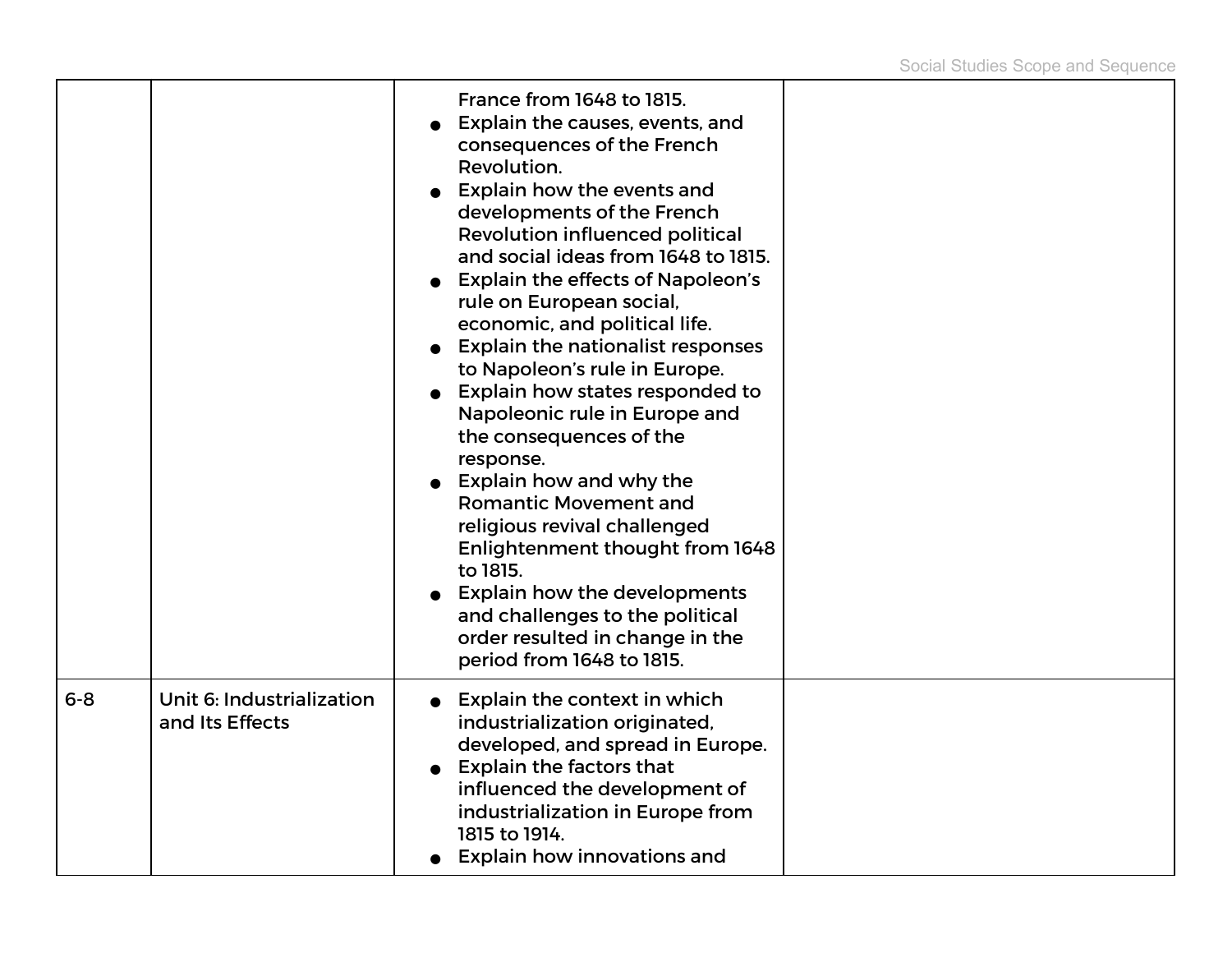|  | advances in technology during<br>the Industrial Revolutions led to<br>economic and social change.<br><b>Explain how industrialization</b><br>influenced economic and political<br>development throughout the<br>period from 1815 to 1914.<br><b>Explain the causes and</b><br>consequences of social<br>developments resulting from<br>industrialization.<br><b>Explain how the European</b><br>political order was maintained<br>and challenged from 1815 to 1914.<br><b>Explain how and why various</b><br>groups reacted against the<br>existing order from 1815 to 1914.<br><b>Explain how and why different</b><br>intellectual developments<br>challenged the political and<br>social order from 1815 to 1914.<br><b>Explain the various movements</b><br>and calls for social reform that<br>resulted from intellectual<br>developments from 1815 to 1914.<br><b>Explain how and why</b><br>governments and other<br>institutions responded to<br>challenges resulting from<br>industrialization.<br><b>Explain the influence of</b><br>innovations and technological |  |
|--|------------------------------------------------------------------------------------------------------------------------------------------------------------------------------------------------------------------------------------------------------------------------------------------------------------------------------------------------------------------------------------------------------------------------------------------------------------------------------------------------------------------------------------------------------------------------------------------------------------------------------------------------------------------------------------------------------------------------------------------------------------------------------------------------------------------------------------------------------------------------------------------------------------------------------------------------------------------------------------------------------------------------------------------------------------------------------|--|
|  | developments in Europe from<br>1815 to 1914.                                                                                                                                                                                                                                                                                                                                                                                                                                                                                                                                                                                                                                                                                                                                                                                                                                                                                                                                                                                                                                 |  |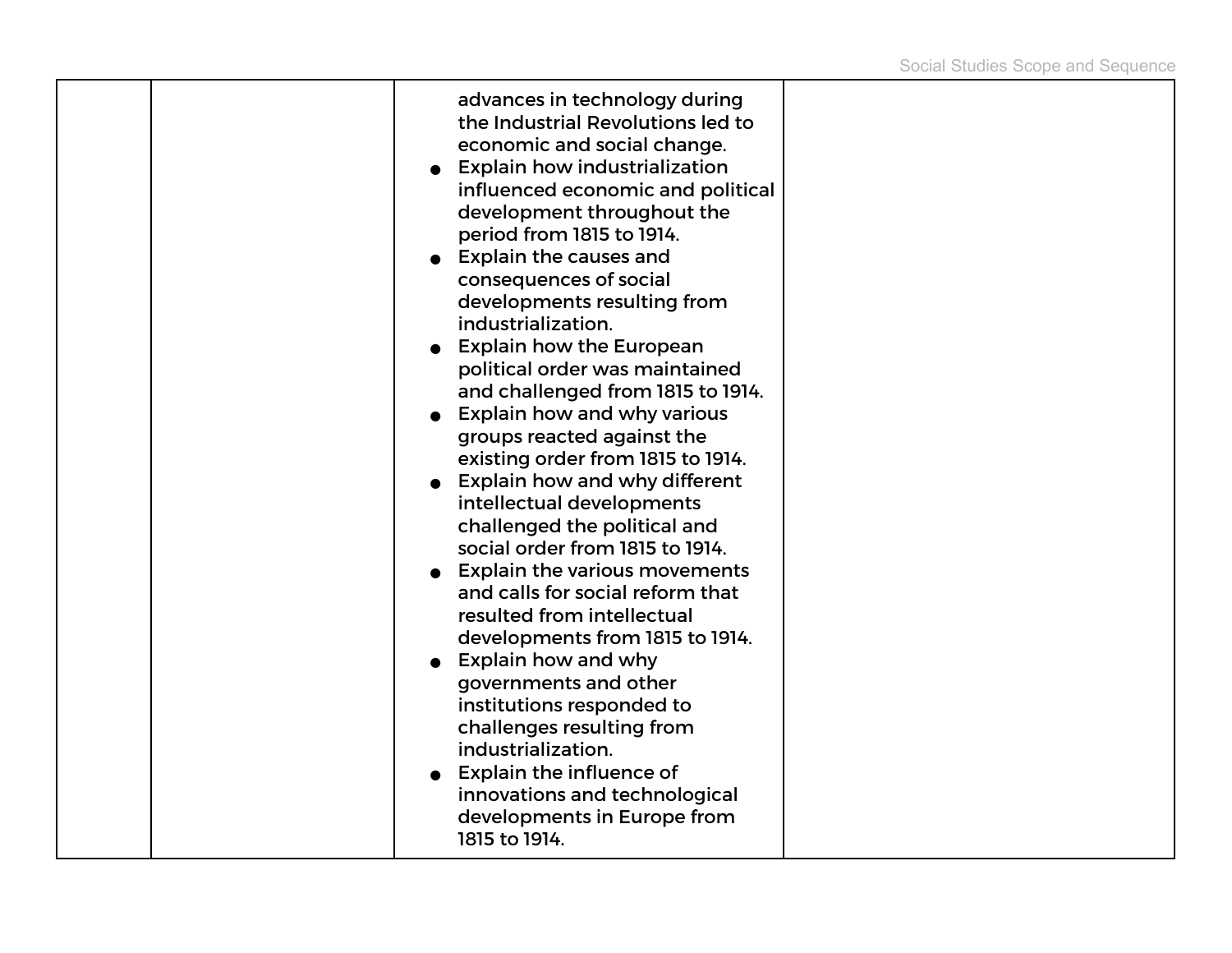| Perspectives and<br><b>Political Developments</b> |
|---------------------------------------------------|
|---------------------------------------------------|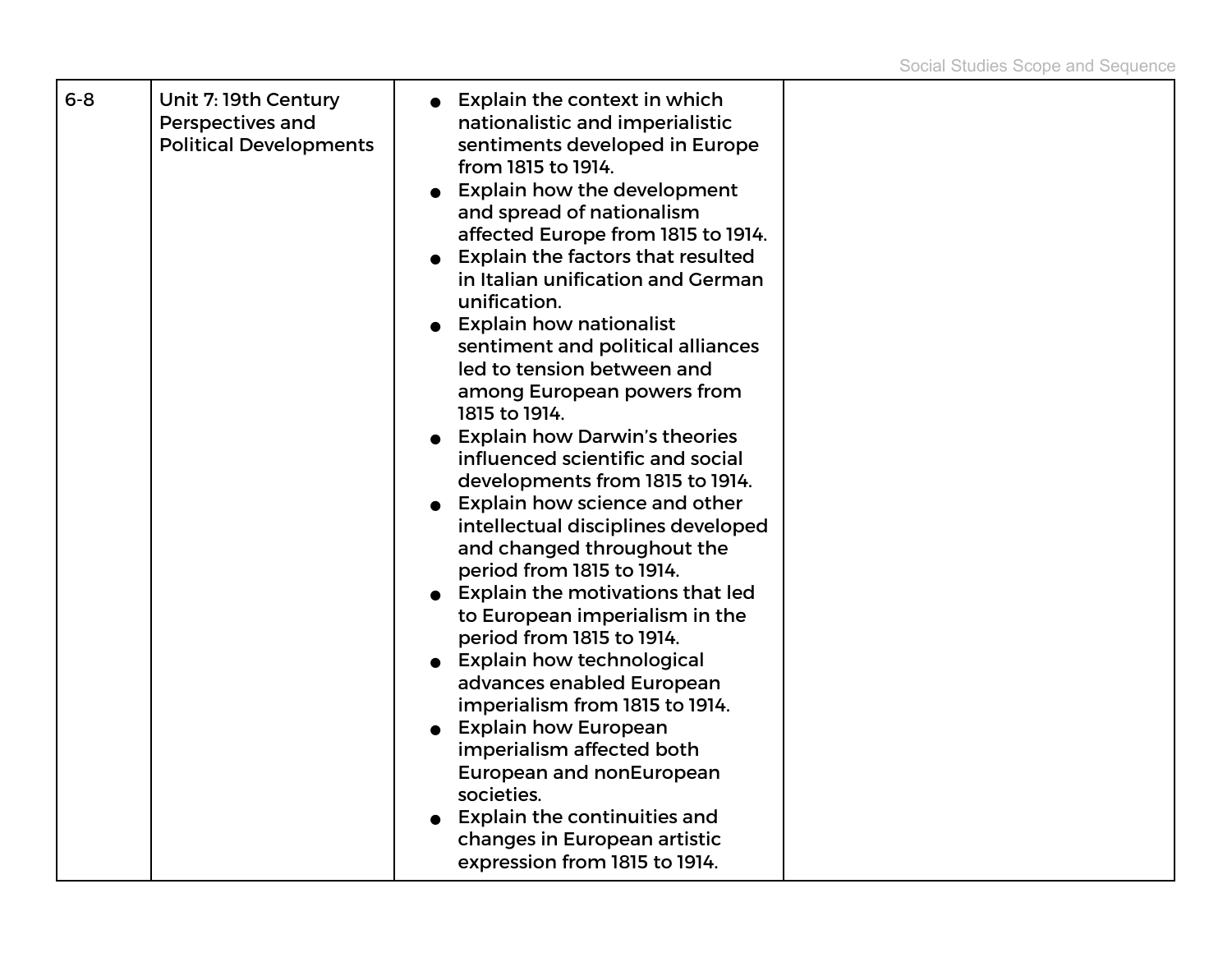|         |                                                 | <b>Explain the influence of</b><br>nationalist and imperialist<br>movements on European and<br>global stability.                                                                                                                                                                                                                                                                                                                                                                                                                                                                                                                                                                                                                                                                                                                                                                                                                                  |  |
|---------|-------------------------------------------------|---------------------------------------------------------------------------------------------------------------------------------------------------------------------------------------------------------------------------------------------------------------------------------------------------------------------------------------------------------------------------------------------------------------------------------------------------------------------------------------------------------------------------------------------------------------------------------------------------------------------------------------------------------------------------------------------------------------------------------------------------------------------------------------------------------------------------------------------------------------------------------------------------------------------------------------------------|--|
| $6 - 8$ | Unit 8: 20th Century<br><b>Global Conflicts</b> | Explain the context in which<br>global conflict developed in the<br>20th century.<br>Explain the causes and effects of<br>World War I.<br><b>Explain how new technology</b><br>altered the conduct of World War<br>Explain how the developments of<br>World War I changed political and<br>diplomatic interactions between<br>and among nations.<br>Explain the causes and effects of<br>the Russian Revolution.<br>Explain how and why the<br>settlement of World War I failed<br>to effectively resolve the political,<br>economic, and diplomatic<br>challenges of the early 20th<br>century.<br><b>Explain the causes and effects of</b><br>the global economic crisis in the<br>1920s and 1930s.<br>Explain the factors that led to the<br>development of fascist and<br>totalitarian regimes in the<br>aftermath of World War I.<br><b>Explain the consequences of</b><br>Stalin's economic policies and<br>totalitarian rule in the Soviet |  |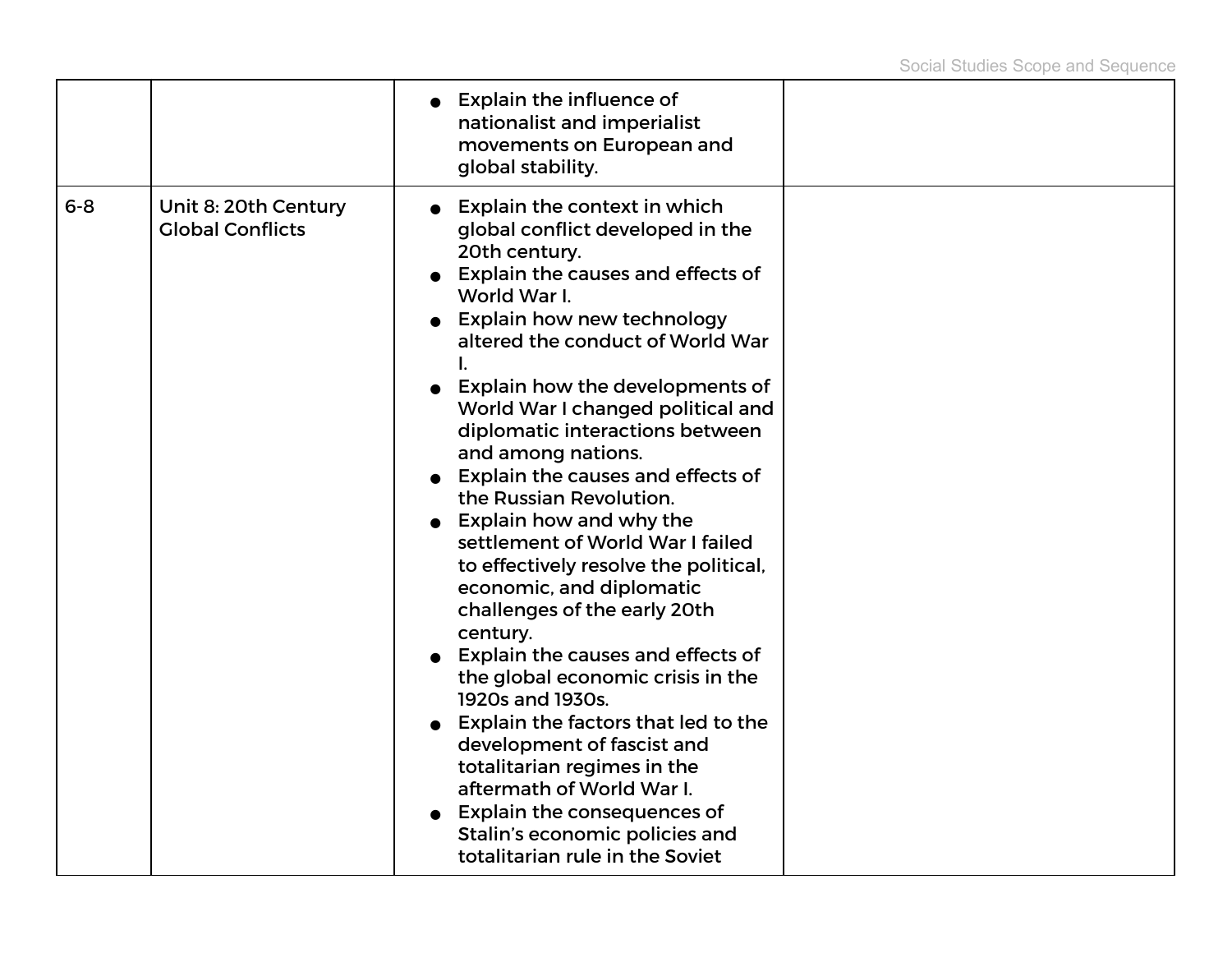|         |                                                    | Union.<br>Explain how and why various<br>political and ideological factors<br>resulted in the catastrophe of<br>World War II.<br><b>Explain how technology and</b><br>innovation affected the course of<br>World War II and the 20th<br>century.<br>Explain how and why cultural and<br>national identities were affected<br>by war and the rise of<br>fascist/totalitarian powers in the<br>period from 1914 to the present.<br><b>Explain how the events of the first</b><br>half of the 20th century<br>challenged existing social,<br>cultural, and intellectual<br>understandings.<br><b>Explain how economic challenges</b><br>and ideological beliefs influenced<br>prior conceptions about the<br>relationship between the<br>individual and the state. |  |
|---------|----------------------------------------------------|-----------------------------------------------------------------------------------------------------------------------------------------------------------------------------------------------------------------------------------------------------------------------------------------------------------------------------------------------------------------------------------------------------------------------------------------------------------------------------------------------------------------------------------------------------------------------------------------------------------------------------------------------------------------------------------------------------------------------------------------------------------------|--|
| $6 - 8$ | Unit 9: Cold War and<br><b>Contemporary Europe</b> | Explain the context in which the<br>Cold War developed, spread, and<br>ended in Europe.<br><b>Explain how economic</b><br>developments resulted in<br>economic, political, and cultural<br>change in the period after World<br>War II.<br>Explain the causes, events, and<br>effects of the Cold War in the                                                                                                                                                                                                                                                                                                                                                                                                                                                     |  |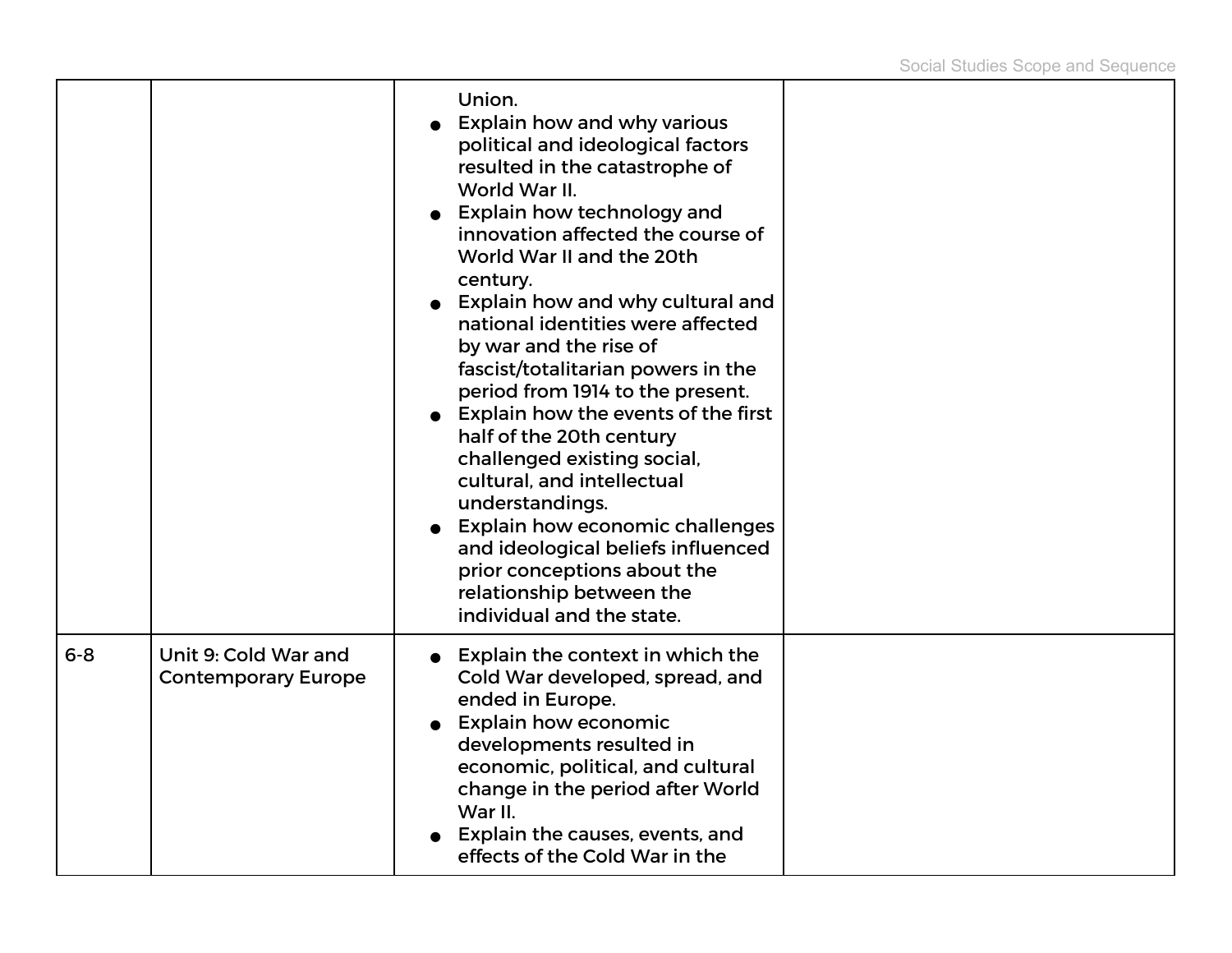|  | period following World War II.<br>Explain the economic and<br>political consequences of the<br>Cold War for Europe.<br><b>Explain the causes and effects of</b><br>mass atrocities in the period<br>following World War II to the<br>present.<br>• Explain state-based economic<br>developments following World<br>War II and the responses to these<br>developments.<br>Explain the causes and effects of<br>the end of the Cold War.<br>Explain how women's roles and<br>status developed and changed<br>throughout the 20th and 21st<br>centuries.<br>$\bullet$ Explain the various ways in which<br>colonial groups around the world<br>sought independence from<br>colonizers in the 20th and 21st<br>centuries.<br><b>Explain how the formation and</b><br>existence of the European Union<br>influenced economic<br>developments throughout the<br>period following World War II to<br>the present.<br><b>Explain how the European Union</b><br>affected national and European<br>identity throughout the period<br>following World War II to the |  |
|--|----------------------------------------------------------------------------------------------------------------------------------------------------------------------------------------------------------------------------------------------------------------------------------------------------------------------------------------------------------------------------------------------------------------------------------------------------------------------------------------------------------------------------------------------------------------------------------------------------------------------------------------------------------------------------------------------------------------------------------------------------------------------------------------------------------------------------------------------------------------------------------------------------------------------------------------------------------------------------------------------------------------------------------------------------------|--|
|  | present.<br>Explain the causes and effects of                                                                                                                                                                                                                                                                                                                                                                                                                                                                                                                                                                                                                                                                                                                                                                                                                                                                                                                                                                                                            |  |